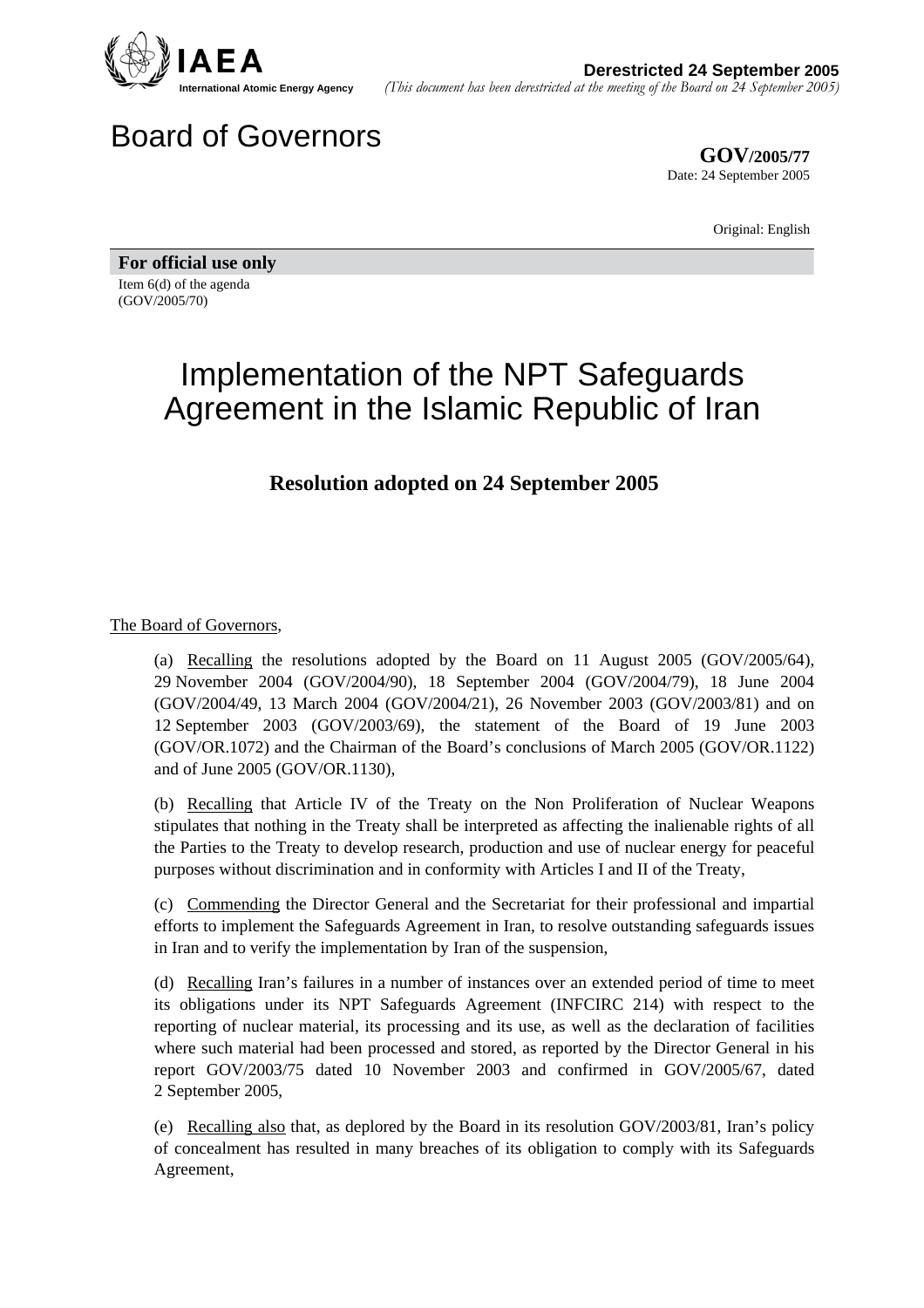(f) Recalling that the Director General in his report to the Board on 2 September 2005 noted that good progress has been made in Iran's correction of the breaches and in the Agency's ability to confirm certain aspects of Iran's current declarations,

(g) Noting that, as reported by the Director General, the Agency is not yet in a position to clarify some important outstanding issues after two and a half years of intensive inspections and investigation and that Iran's full transparency is indispensable and overdue,

(h) Uncertain of Iran's motives in failing to make important declarations over an extended period of time and in pursuing a policy of concealment up to October 2003,

(i) Concerned by continuing gaps in the Agency's understanding of proliferation sensitive aspects of Iran's nuclear programme,

(j) Recalling the emphasis placed in past resolutions on the importance of confidence building measures and that past resolutions have reaffirmed that the full and sustained implementation of the suspension notified to the Director General on 14 November 2004, as a voluntary, non legally binding confidence building measure, to be verified by the Agency, is essential to addressing outstanding issues,

(k) Deploring the fact that Iran has to date failed to heed the call by the Board in its resolution of 11 August 2005 to re-establish full suspension of all enrichment related activities including the production of feed material, including through tests or production at the Uranium Conversion Facility,

(l) Also concerned that Iran has to date failed to heed repeated calls to ratify the Additional Protocol and to reconsider its decision to construct a research reactor moderated by heavy water, as these measures would have helped build confidence in the exclusively peaceful nature of Iran's nuclear programme,

(m) Noting that the Director General reported that the Agency "continues to follow up on information pertaining to Iran's nuclear programme and activities that could be relevant to that programme" and that "the Agency's legal authority to pursue the verification of possible nuclear weapons related activity is limited" (GOV/2005/67),

(n) Endorsing the Director General's description of this as a special verification case, and

(o) Noting that the Agency is still not in a position to conclude that there are no undeclared nuclear materials or activities in Iran,

1. Finds that Iran's many failures and breaches of its obligations to comply with its NPT Safeguards Agreement, as detailed in GOV/2003/75, constitute non compliance in the context of Article XII.C of the Agency's Statute;

2. Finds also that the history of concealment of Iran's nuclear activities referred to in the Director General's report, the nature of these activities, issues brought to light in the course of the Agency's verification of declarations made by Iran since September 2002 and the resulting absence of confidence that Iran's nuclear programme is exclusively for peaceful purposes have given rise to questions that are within the competence of the Security Council, as the organ bearing the main responsibility for the maintenance of international peace and security;